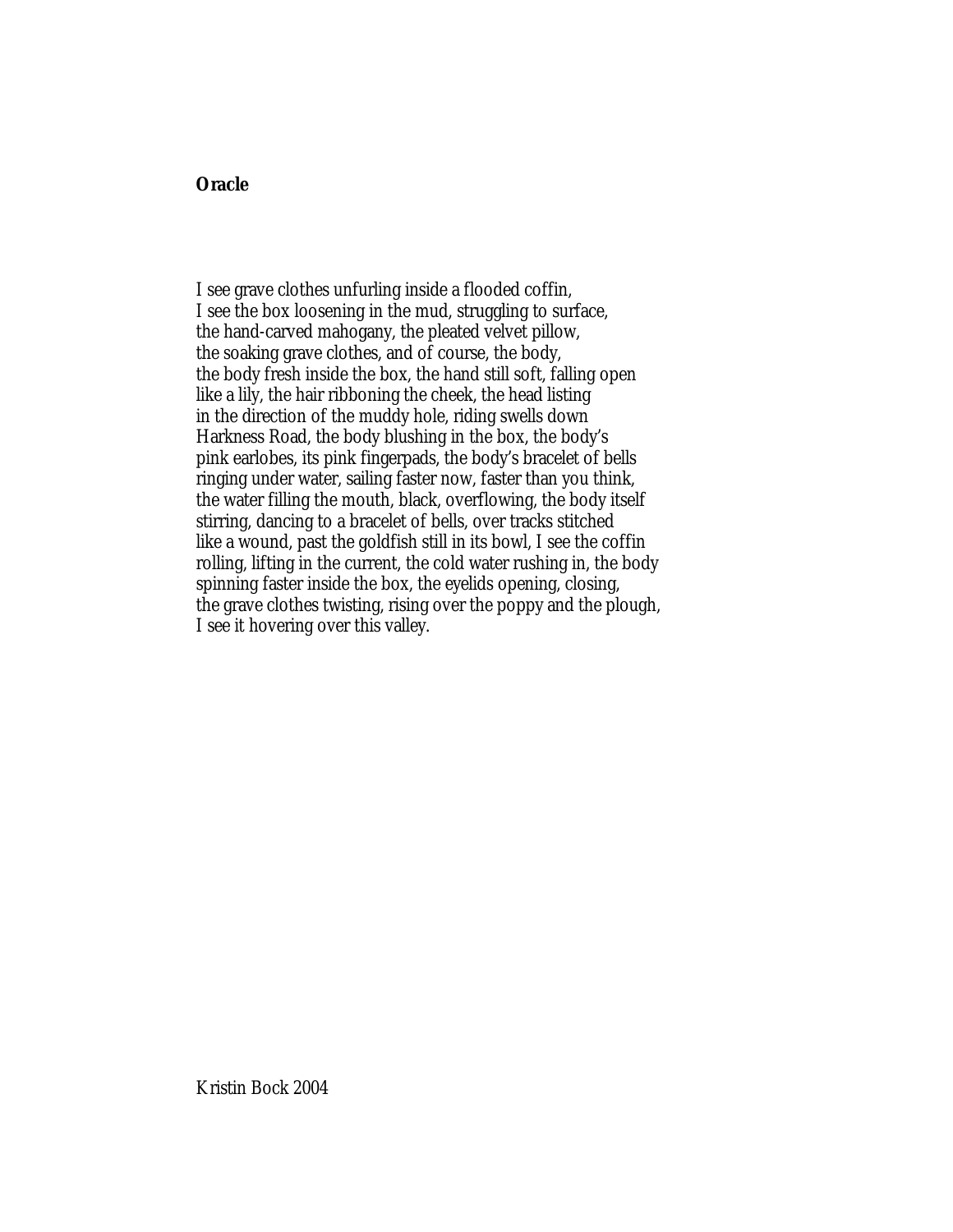## **Hibernaculum**

Stone remembers the sea that hollows it.

Grottos in the mind emptied by grief.

Enter the passage of flapping hands.

Endarken.

You are blind and transparent.

You are moonmilk.

You are neck-deep in cave pearls.